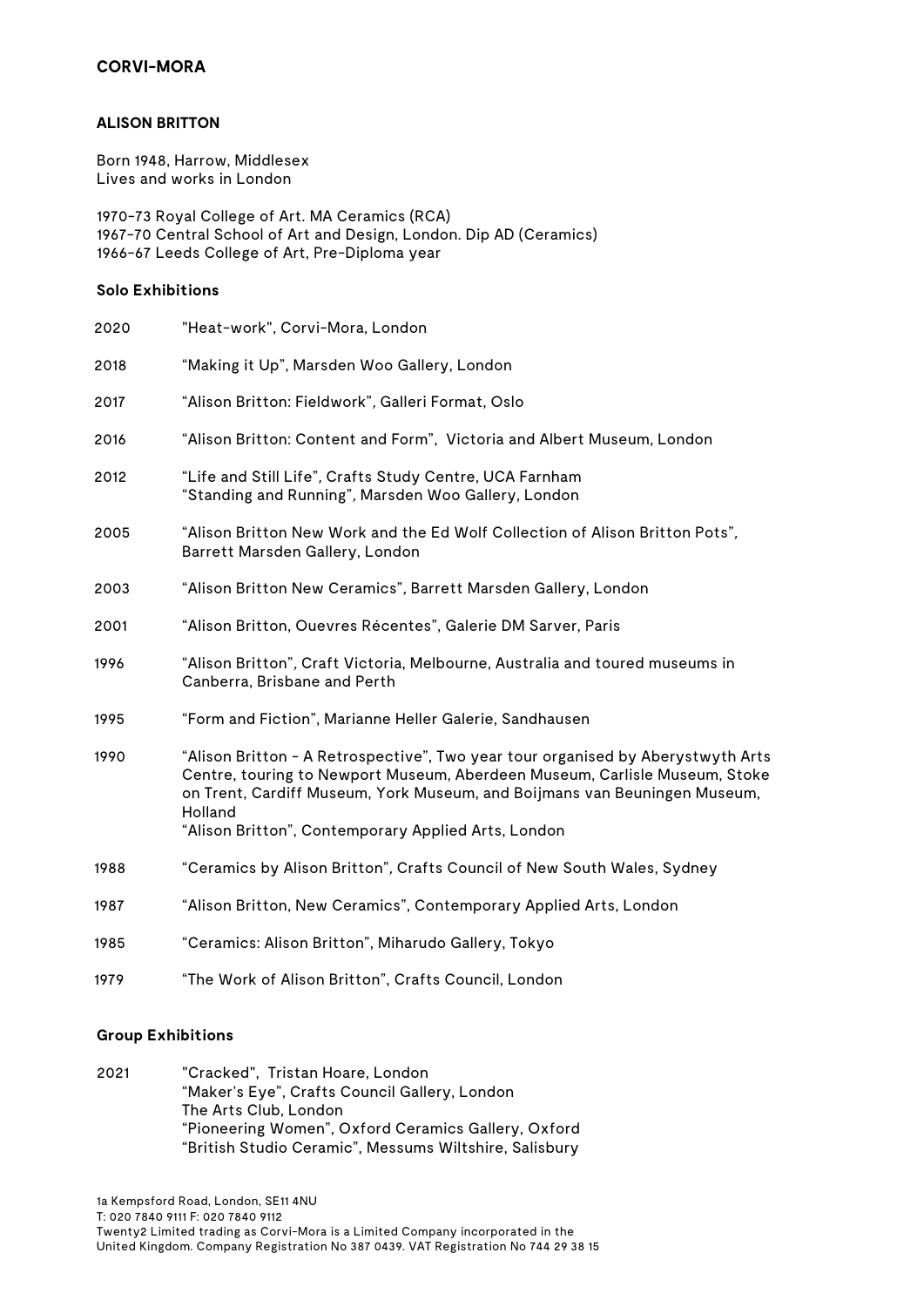| 2019 | "An Idea Needing to be Made: Contemporary Ceramics", Heide Museum of Modern<br>Art, Bulleen, Victoria, Australia                                                                                                                                                                          |
|------|-------------------------------------------------------------------------------------------------------------------------------------------------------------------------------------------------------------------------------------------------------------------------------------------|
| 2018 | "Alison Britton (UK) + Misha Stroj (AT)", Stereo Exchange, Copenhagen<br>"Contenu/Contained", Musée Ariana, Geneva                                                                                                                                                                        |
| 2017 | "Woman's Hour Craft Prize", V&A Museum, London, and UK tour<br>"The Social Life of Things", Corvi-Mora, London<br>"Things of Beauty Growing: British Studio Pottery", Yale Center for British Art,<br>Newhaven, Connecticut, and Fitzwilliam Museum, Cambridge                            |
| 2016 | "Kneaded Knowledge, The Language of Ceramics", Kunsthaus Graz, Austria, and<br>National Gallery in Prague, Czech Republic<br>"Vase: Function Reviewed", National Craft Gallery, Kilkenny                                                                                                  |
| 2015 | "Many a Slip", Marsden Woo Gallery, London                                                                                                                                                                                                                                                |
| 2014 | "Cut and Run", Marsden Woo Gallery, London<br>"The Ceramic Object", Galleri Format, Oslo                                                                                                                                                                                                  |
| 2013 | "Cheongju International Craft Biennale", Cheongju                                                                                                                                                                                                                                         |
| 2012 | "Libertés, Affinités", Galerie 19 Rue Paul Fort, Paris                                                                                                                                                                                                                                    |
| 2009 | "Unforeseen Events", Marsden Woo Gallery, London (with Marit Tingleff)                                                                                                                                                                                                                    |
| 2007 | "END", The Danish Museum of Art and Design, Copenhagen; Bomuldsfabriken<br>Kunsthall, Arendal<br>"Containing", Barrett Marsden Gallery, London                                                                                                                                            |
| 2005 | "Transformations, the Language of Craft", National Gallery of Australia, Canberra                                                                                                                                                                                                         |
| 2003 | "British Ceramics: Five Artists", Frank Lloyd Gallery at LA International                                                                                                                                                                                                                 |
| 2002 | "Key Figures of Modern Ceramics, Alison Britton and Gordon Baldwin", Deutsch<br>Amerikanischen Institut, Heidelberg                                                                                                                                                                       |
| 2001 | "Jerwood Prize for Applied Arts: Ceramics", Crafts Council, London                                                                                                                                                                                                                        |
| 2000 | "Firing Imagination", British Council tour of British Ceramics to Brazil<br>"Britisk Keramik", Keramikmuseet Grimmerhus, Denmark                                                                                                                                                          |
| 1999 | "541 Vases, Pots, Sculptures and Services", Stedelijk Museum, Amsterdam<br>"British Ceramics at Galerie Binnen", Amsterdam, Barrett Marsden Gallery with<br>Galerie Binnen, Amsterdam<br>"Constructions: Ceramics and the Memory of Architecture", Marianne Heller<br>Gallery, Heidelberg |
| 1998 | "British Ceramics from 1950 to the present", Boijmans Van Beuningen Museum,<br>Rotterdam                                                                                                                                                                                                  |
| 1997 | "Oeuvres Récentes", <i>Gordon Baldwin, Alison Britton,</i> Galerie Sarver, Paris                                                                                                                                                                                                          |
| 1996 | "The British Are Coming", Indigo Gallery, Boca Raton, Florida<br>"Das Andere Gefass, Saarlandisches Kunstlerhaus, Saarbrucken, Germany<br>"Objects of our Time", Crafts Council, London, and tour                                                                                         |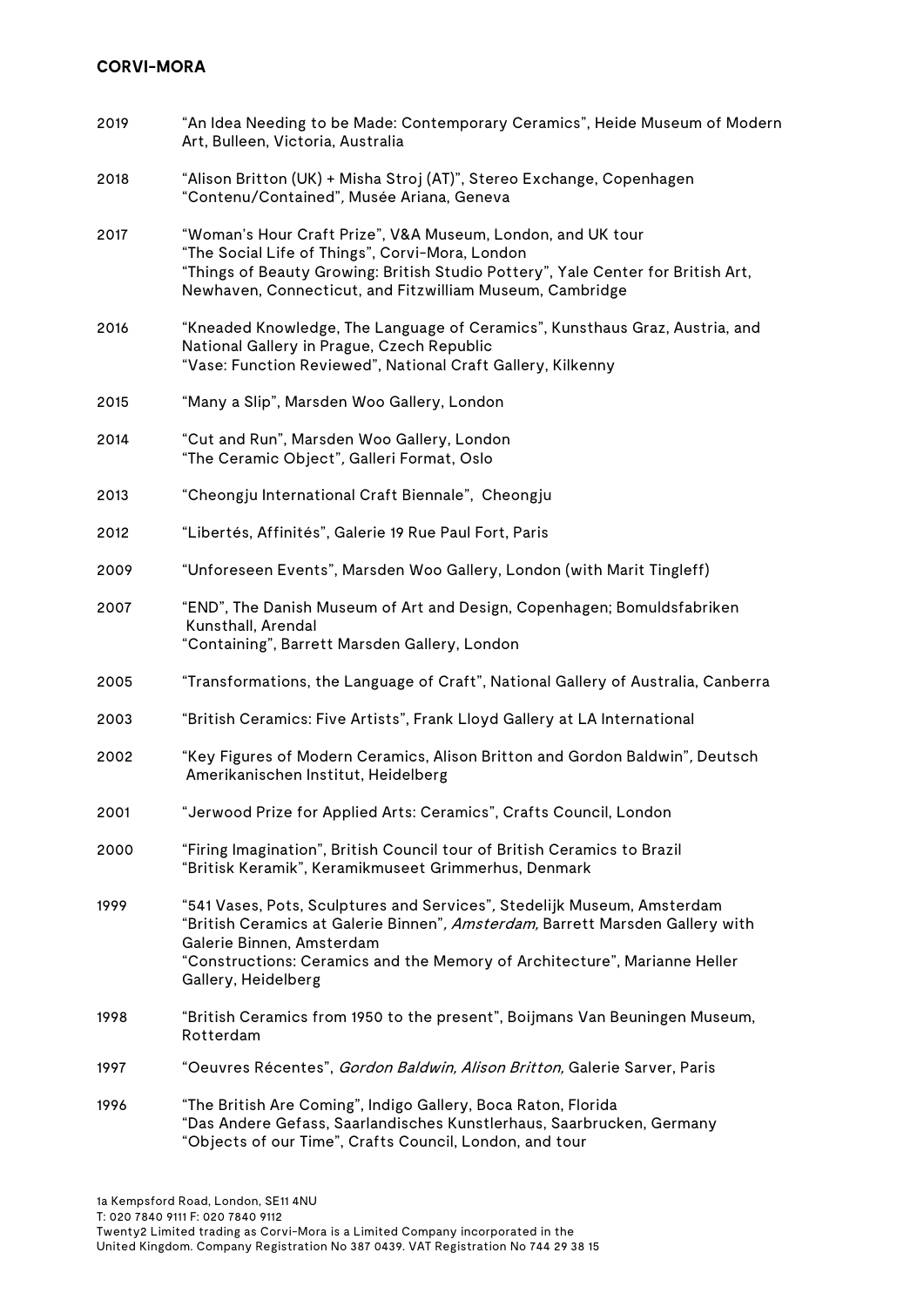| 1993 | "The Raw and the Cooked: New Work in Clay in Britain", Museum of Modern Art,<br>Oxford, and tour to Barbican Art Gallery, London; Taiwan Museum; Swansea<br>Museum; Shigaraki Ceramic Sculpture Park, Japan; Musée d'Art Contemporain de<br>Dunkerque, France |
|------|---------------------------------------------------------------------------------------------------------------------------------------------------------------------------------------------------------------------------------------------------------------|
| 1990 | "Lucie Rie, Hans Coper, and Their Pupils", Sainsbury Centre for Visual Arts,<br>University of East Anglia, Norwich                                                                                                                                            |
| 1988 | "Contemporary British Crafts", National Museums of Modern Art, Kyoto, and Tokyo<br>Galerie Het Kapelhuis, Amersfoort                                                                                                                                          |
| 1987 | "The Vessel", Serpentine Gallery, London<br>"Our Domestic Landscape", Cornerhouse, Manchester                                                                                                                                                                 |
| 1985 | "Fast Forward: New Directions in British Ceramics", ICA Gallery, London<br>"British Ceramics", Kruithaus Museum, Den Bosch, Holland                                                                                                                           |
| 1984 | "British Ceramics", British Council exhibition touring Czechoslovakia                                                                                                                                                                                         |
| 1983 | "Fifty-Five Pots", Orchard Gallery, Londonderry                                                                                                                                                                                                               |
| 1982 | "The Maker's Eye", Crafts Council, London                                                                                                                                                                                                                     |
| 1980 | "Ceramics, Alison Britton and Jacqueline Poncelet", Galerie Het Kapelhuis,<br>Amersfoort, and Kruithaus Museum, Den Bosch, Holland                                                                                                                            |

#### **Recent Authorship in Publications**

#### **Books**

2013 "Seeing Things, Collected Writing on Art, Craft and Design", London, Occasional Papers

## **Journal/catalogue articles/book chapters**

- 2019 'A View from Afar', essay in Prue Venables' catalogue, Living Treasures, Masters of Australian Craft series
- 2018 Catalogue essay 'Slip-sliding narrative and evolving form in Philip Eglin's new works 'The Maker's Eye' statement, CC catalogue1981, republished in 'Craft', Ed.Tanya Harrod, Documents of Contemporary Art series, Whitechapel Gallery Essay 'The Sumptuous Appeal of the Tactile' in Angus Suttie, catalogue, Ruthin Craft Centre, Wales
- 2017 Preface, 'Circling', in Yale Center for British Art exhibition catalogue, 'Things of Beauty Growing, British Studio Pottery'
- 2016 Chapter: 'Curiosity and Speculation' in book: KAREN BENNICKE Spatial Destabilization, Strandberg Publishing, 2016, Denmark 'Homework', essay on Garry Fabian Miller in Making Thinking Living catalogue, Crafts Study Centre, UCA Farnham Review of Betty Woodman's ICA exhibition Theatre of the Domestic in The Burlington Magazine, May issue Round table discussion on the role of ceramics in contemporary art, Frieze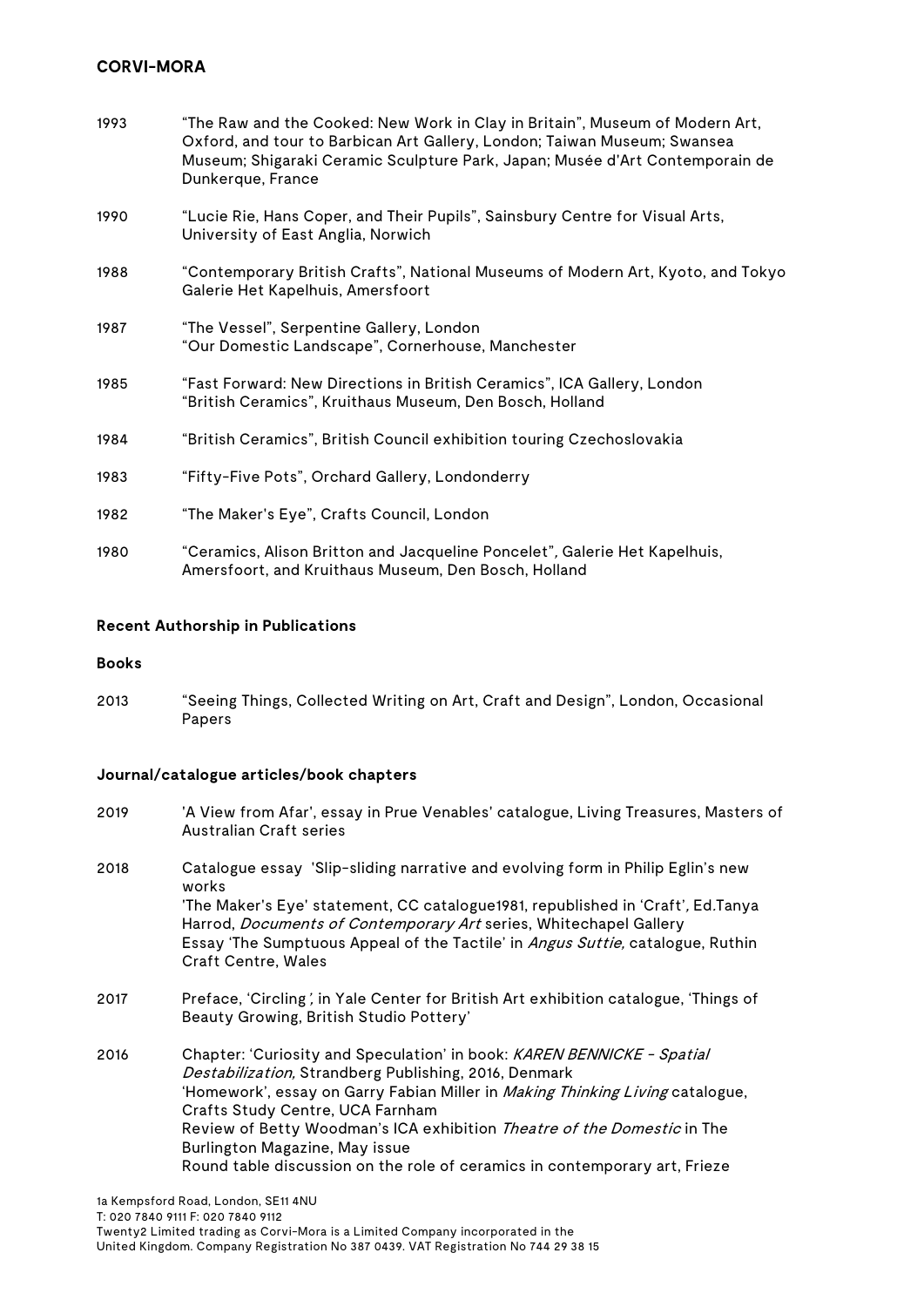Magazine, May issue

- 2014 'The Relation of Craft', essay for *Collect* magazine, Collect art fair, Saatchi Gallery, London
- 2013 ' Overthrowing Tradition' essay first published in electronic journal *Interpreting* Ceramics in 2002, revised and republished in the book Interpreting Ceramics, selected essays, Bath, Wunderkammer
- 2012 'Things and Work' essay in *Life and Still Life* catalogue, Crafts Study Centre, UCA Farnham
- 2009 'The Fiction of Form', Statement of Practice article in The Journal of Modern Craft, Vol 2.1, March

## **Recent Public Lectures**

- 2019 "Postmodernity and Clay: Reflecting on 'The Raw and the Cooked' exhibition of 1993", York Art Gallery, November "Words and Things", public lecture given at ACT Sydney and RMIT Melbourne, Australia, August
- 2018 "Finding Form", Art Workers Guild, June
- 2016 "Thinking on Your Feet", Peter Dormer Memorial Lecture, Gorvy Lecture Theatre RCA Battersea, November 28 "Playing on the Fence: Making, Writing, and Objects". Lecture at Norwegian Annual International Crafts Seminar, Galleri F-15, April
- 2015 "Use and Beauty: Things, Thinking, and Work". Emmanuel Cooper Memorial Lecture:, UCA Farnham, March 5 Belfast Master Class Lecture, University of Ulster, Feb 12
- 2014 "Things and Work: Making, Objects, and Writing". Henry Rothschild Memorial Lecture, Shipley Art Gallery, Gateshead, November 20 "The Lives of Things", Keynote lecture at Craft Scotland Conference, Edinburgh, September "Things and Work: the Relation of Making and the Found Object". Lecture at 'The Ceramic Object,' seminar: KHiO: Oslo National Academy of the Arts, Norway, March "Form and Fiction". Lecture on British ceramics, UC, Boulder Colorado, 2014

#### **Public Collections**

Aberdeen Museum and Art Gallery Art Gallery of Nova Scotia, Canada Art Gallery of Western Australia, Perth Australian National Gallery, Canberra Badisches Landesmuseum, Karlsruhe Boymans van Beuningen Museum, Rotterdam British Council Collection Contemporary Art Society Crafts Council, London Fitzwilliam Museum, Cambridge Hove Museum & Art Gallery